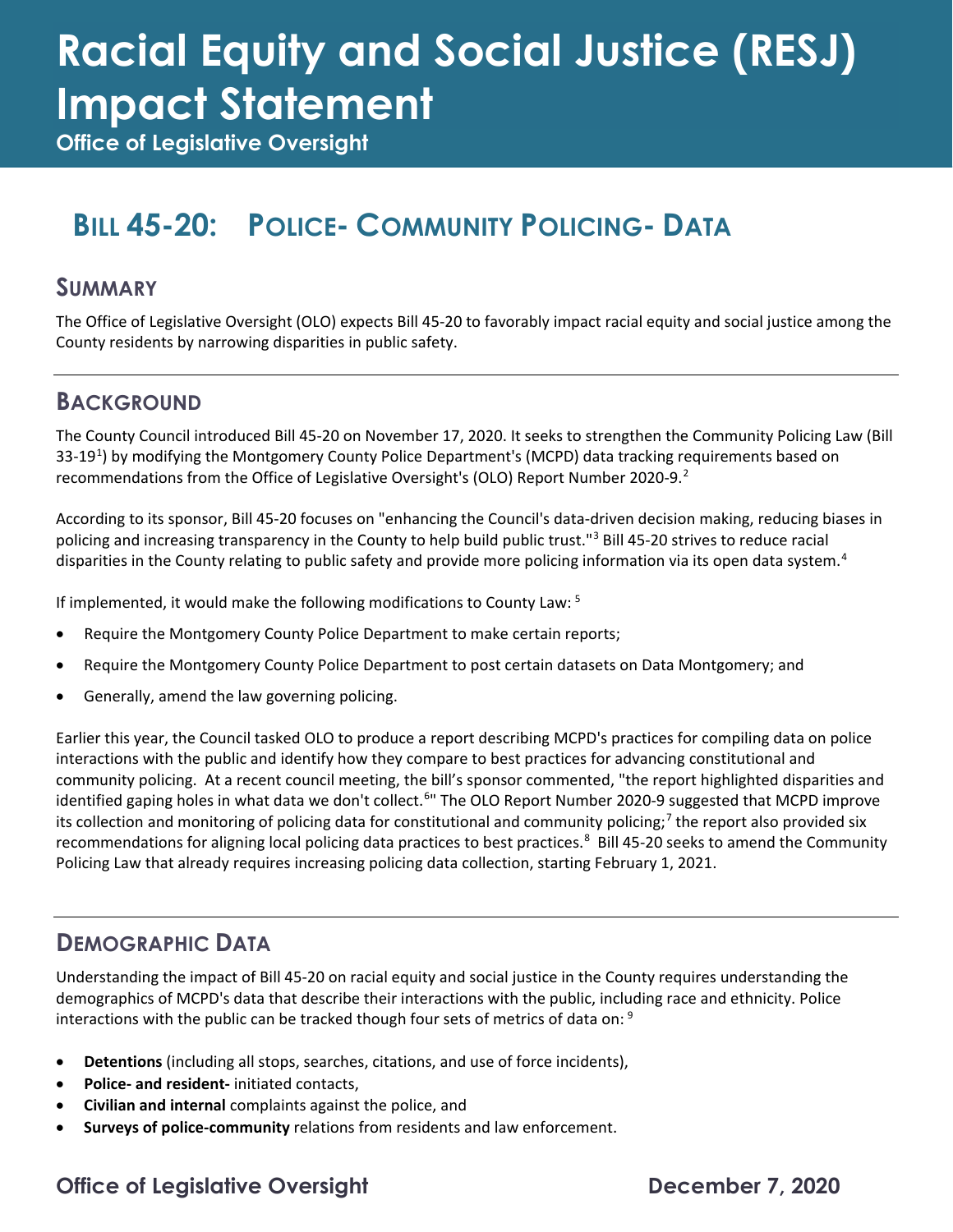According to OLO's policing report, there were disproportionate police interactions by race and ethnicity. For example, African Americans represent 18 percent of the County's population but accounted for:

- 32% of the MCPD traffic stops in 2018;
- 44% of MCPD arrests in 2017; and
- $\bullet$  55% of MCPD use of force cases in 2018.<sup>[10](#page-2-9)</sup>

| <b>Race and Ethnicity</b> | <b>Adult</b><br><b>Population</b><br>$(18-64)$ | Percentage of<br><b>Traffic Stops</b> | Difference in<br><b>Population</b><br>and Traffic<br><b>Stop Share</b> |
|---------------------------|------------------------------------------------|---------------------------------------|------------------------------------------------------------------------|
| White                     | 44.1%                                          | 34.9%                                 | $-9.2%$                                                                |
| <b>Black</b>              | 18.2%                                          | 29.2%                                 | $+11.0%$                                                               |
| Latinx                    | 19.2%                                          | 19.3%                                 | $+0.1%$                                                                |
| Asian                     | 14.5%                                          | 6.1%                                  | $-8.4%$                                                                |
| Other/Non-Reported        | 3.4%                                           | 7.4%                                  | $+4.0%$                                                                |
| Native American           | 0.1%                                           | 0.1%                                  | 0%                                                                     |
| <b>Total Number</b>       | 640,664                                        | 109,075                               | N/A                                                                    |

#### **Table 1: Traffic Stops by Race and Ethnicity 2019**

Source: OLO Local Policing Data and Best Practices Report

An analysis of data comparing the race and ethnicity of the County's reported traffic stops shows that:<sup>[11](#page-2-10)</sup>

- Black residents were over-represented by 11 percentage points among traffic stops compared to County population (29.2% v. 18.2%);
- Asian and White residents were under-represented by 8.4 and 9.2 percentage points among traffic stops compared to County population (6.1% v. 14.5% for Asians; 34.9% v.44.1% for Whites); and
- Latinx residents were proportionately represented among traffic stops as compared to their population (19.2% v. 19.3%).

Yet, as noted in the OLO policing data report, Latinx drivers like Black drivers were more likely to be ticketed for several violations per traffic stops as compared to White and Asian drivers.

The OLO report also identified gaps in MCPD's policing data practices: [12](#page-2-11)

- street policing practices like "stop and risk" are not tracked in a database;
- MCPD does not consistently collect data disaggregated by race and ethnicity via their forms and systems;
- MCPD does not keep an electronic database that tracks criminal and civil citations that could identify disparities;
- police complaints collected by MCPD internal affairs are not consistently monitoring for race and ethnicity in their database; and
- MCPD does not survey or report residents/staff's impressions on police-community relations.

#### **Office of Legislative Oversight** 2 **December 7, 2020**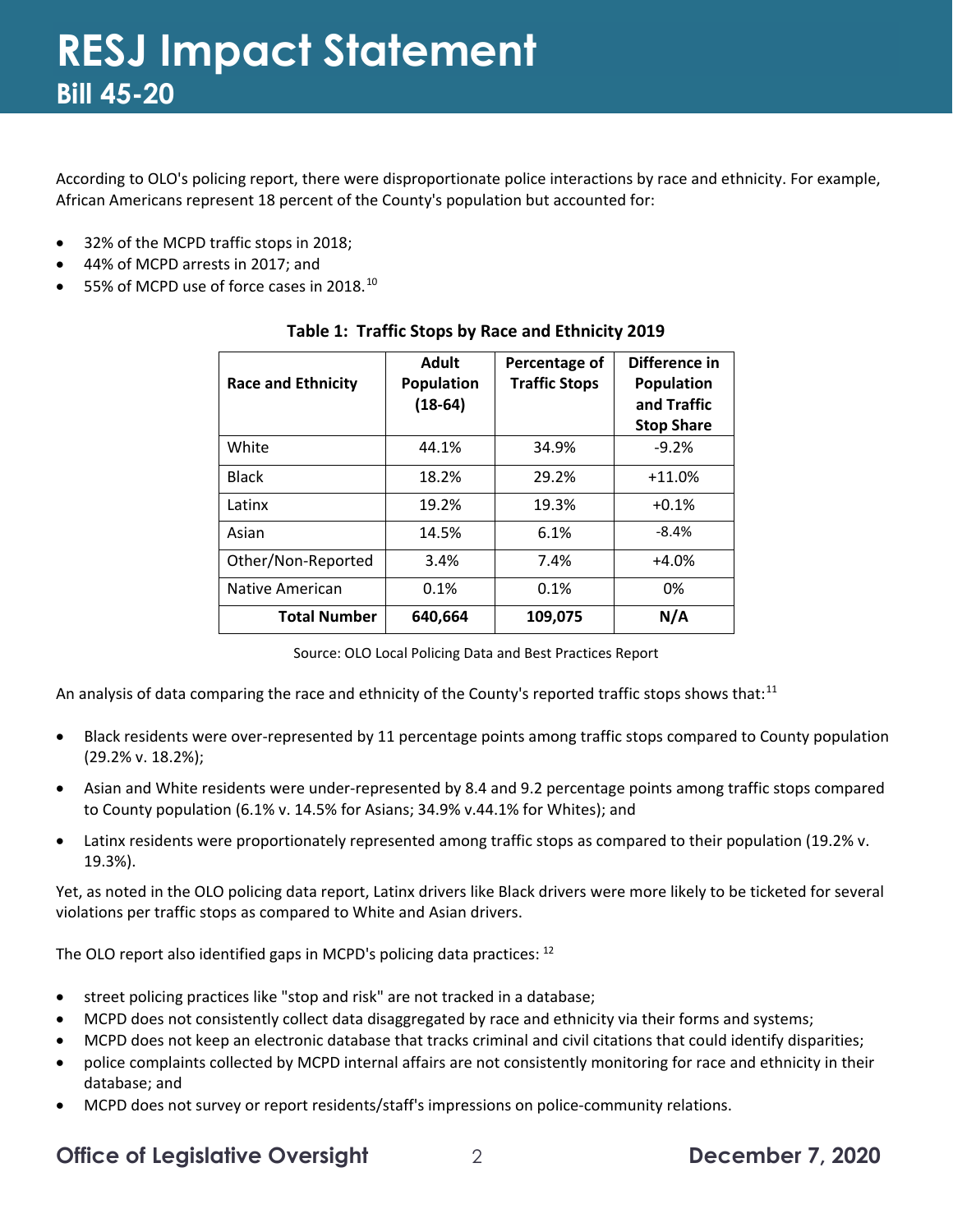### <span id="page-2-0"></span>**ANTICIPATED RESJ IMPACTS**

<span id="page-2-1"></span>Understanding the impact of establishing additional policing data requirements on RESJ requires an understanding of how data-driven decision-making can reduce disparities in equitable treatment and outcomes. As noted in OLO Report 2018-8,<sup>[13](#page-2-12)</sup> compiling data to benchmark disparities by race and ethnicity and to track progress toward reducing disparities are a best practice for advancing equity in government decision-making. The use of disaggregated data enables agencies to make data-informed decisions to achieve their policy goals.

<span id="page-2-6"></span><span id="page-2-5"></span><span id="page-2-4"></span><span id="page-2-3"></span><span id="page-2-2"></span>A key goal of MCPD is to advance constitutional and community policing to ensure that all residents are treated fairly. Yet, as noted in the OLO policing data report, MCPD analyzes too few data points to monitor its progress toward these ends. OLO finds that collecting additional disaggregate data on police interactions with the public is essential to MCPD implementing practices to narrow disparities. OLO finds that requiring the collection of additional policing data can lead to MCPD identifying and adopting best practices that narrow racial and ethnic disparities in policing interactions. As such, OLO predicts a favorable RESJ impact of this bill in Montgomery County.

#### <span id="page-2-7"></span>**METHODOLOGIES, ASSUMPTIONS, AND UNCERTAINTIES**

This RESJ impact statement and OLO's analysis relies on several sources of information, including the OLO policing report and the Montgomery County Racial Equity Profile.<sup>[14](#page-2-13)</sup>

#### <span id="page-2-8"></span>**RECOMMENDED AMENDMENTS**

<span id="page-2-12"></span><span id="page-2-11"></span><span id="page-2-10"></span><span id="page-2-9"></span>The County's Racial Equity and Social Justice Act requires OLO to consider whether recommended amendments to bills aimed at narrowing racial and social inequalities are warranted in developing RESJ impact statements.<sup>[15](#page-2-14)</sup> As suggested by the OLO policing report, this RESJ impact statement offers two recommended amendments:

- MCPD regularly survey residents and staff on police-community relations and contact; and
- <span id="page-2-13"></span>• MCPD post additional policing data on Data Montgomery that aligns with their internal datasets, including data on criminal and civil citations.

### <span id="page-2-14"></span>**CAVEATS**

Two caveats to this racial equity and social justice impact statement should be noted. First, predicting the impact of legislation on racial equity and social justice is a challenging, analytical endeavor due to data limitations, uncertainty, and other factors. Second, this RESJ statement is intended to inform the legislative process rather than determine whether the Council should enact legislation. Thus, any conclusion made in this statement does not represent OLO's endorsement of, or objection to, the bill under consideration.

#### **CONTRIBUTIONS**

OLO staffers Dr. Theo Holt and Dr. Elaine Bonner-Tompkins drafted this RESJ statement.